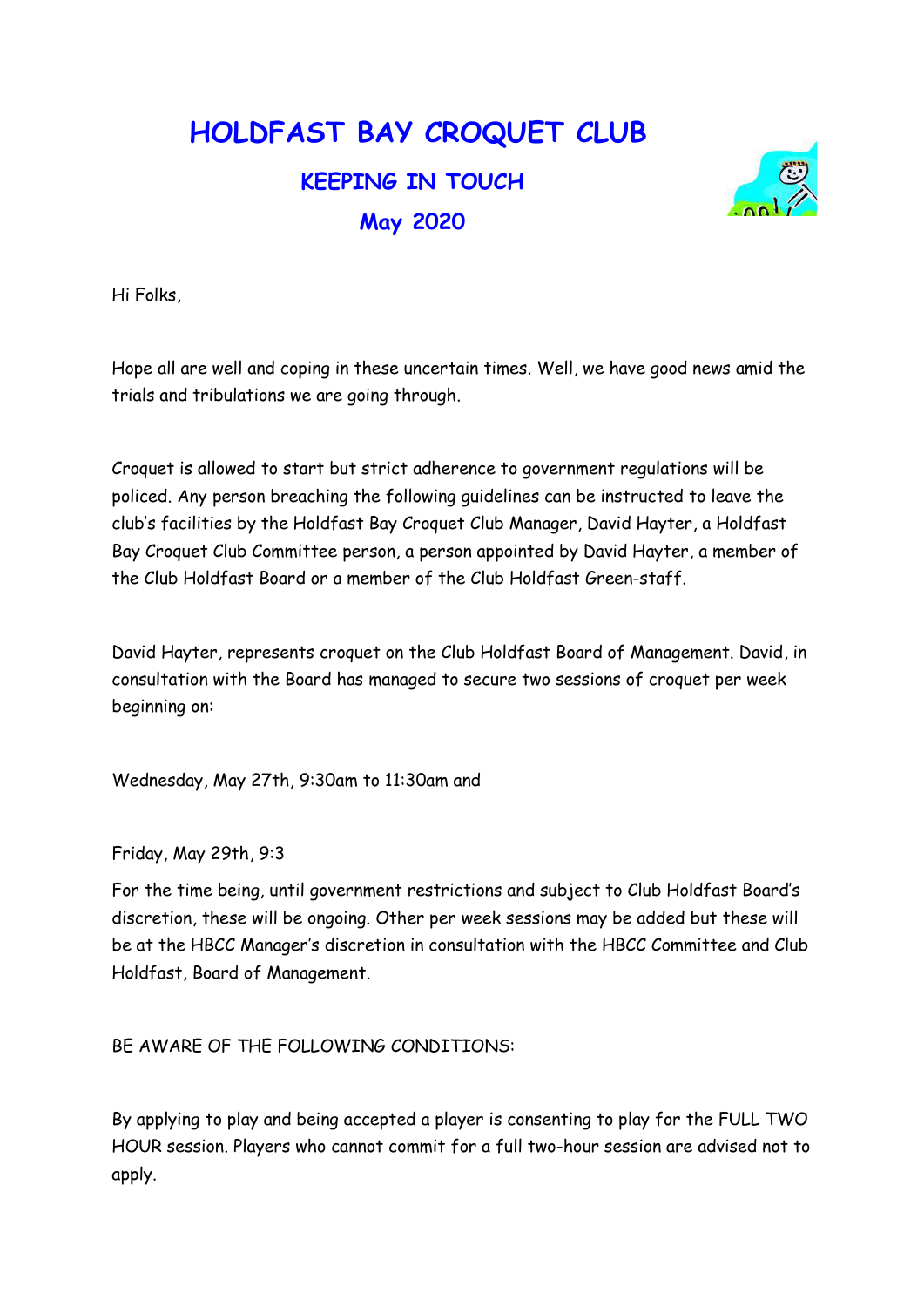There are twenty spots: ten Wednesday, ten Friday. Players may book only ONE spot of the twenty. If you cannot fully commit to a session do not apply. Cancellations will be viewed dimly. There will be no reserve list.

Bookings for the week's sessions will be accepted from 9:00am Monday of the week, starting Monday 25th, of May.

To book a spot in a session email (email and text is preferable) David Hayter:

dhayter@internode.on.net or,

text to 0410 143 578 or,

If phoning and there is no answer you must leave a voice message.

In your message include the following: NOMINATE THE SESSION, May 27th Wednesday or

May 29th, Friday.

David will respond with a confirmation. If you receive no confirmation re-contact David.

If a spot for your chosen session is not available that is unfortunate. You will be offered, if available a spot in the alternative session of that week. Weekly advance bookings will not be accepted.

The following will apply and will be strictly adhered to AT ALL TIMES:

- Only 10 people per session at any time,
- Social distancing will be demonstrated AT ALL TIMES,

• Members to provide own sanitiser for personal use to reduce the possibility of cross-contamination,

• Scoring pegs will not be used.